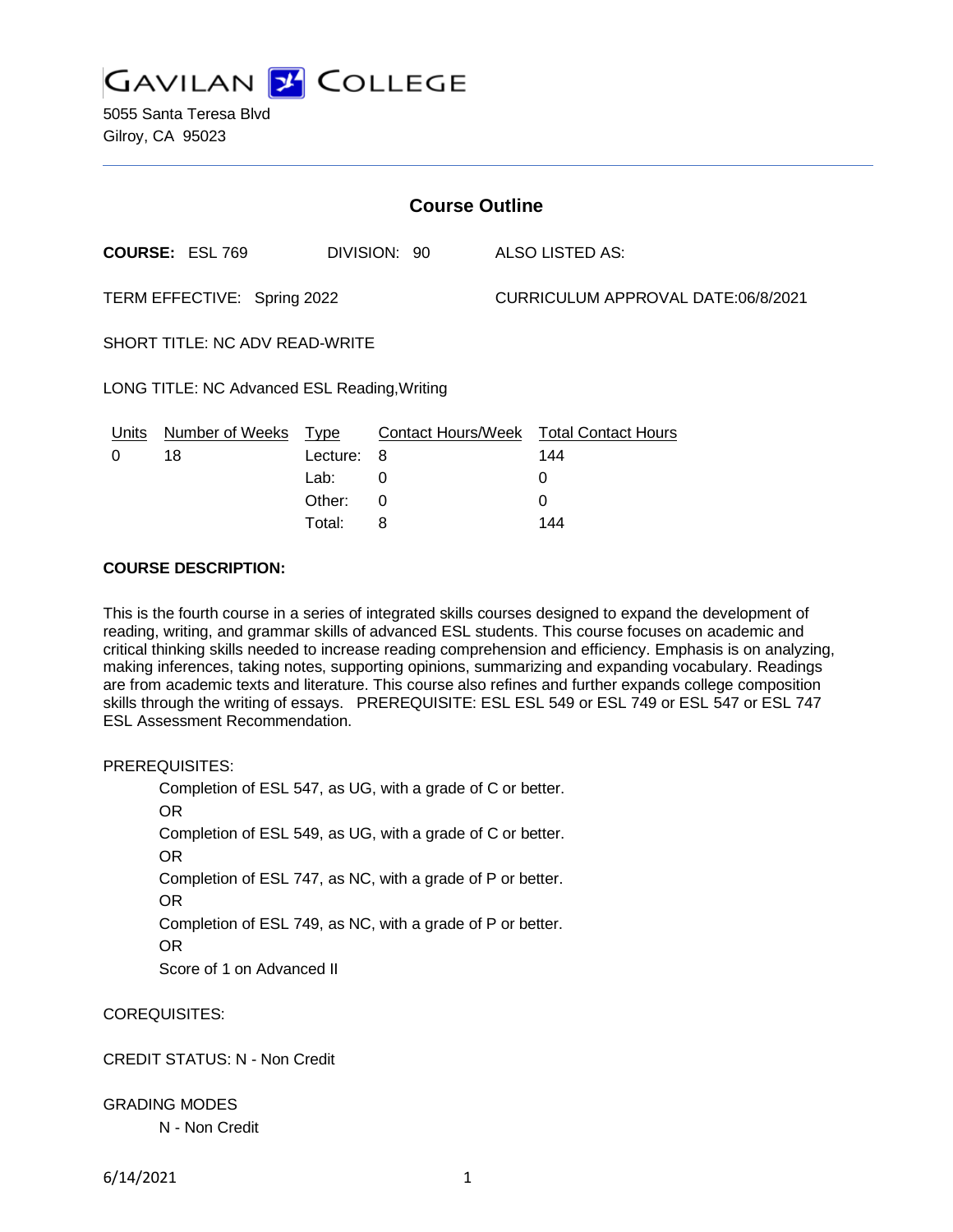REPEATABILITY: R - Course may be repeated Maximum of 99 times

# SCHEDULE TYPES:

- 02 Lecture and/or discussion
- 05 Hybrid
- 71 Dist. Ed Internet Simultaneous
- 72 Dist. Ed Internet Delayed

# **STUDENT LEARNING OUTCOMES:**

By the end of this course, a student should:

1. Apply analytical strategies (summarizing, interpreting, paraphrasing, responding) to texts.

2. Using the writing process, write essays with an introduction, body, and conclusion.

3. Apply research and citation techniques.

# **CONTENT, STUDENT PERFORMANCE OBJECTIVES, OUT-OF-CLASS ASSIGNMENTS**

### Curriculum Approval Date:06/8/2021

OUT-OF-CLASS ASSIGNMENTS: Every week students will read and do assigned exercises from the textbook. In addition, they will read a novel and/or short stories and answer weekly short answer and/or essay questions about the text. Students may maintain a vocabulary journal or prepare writing journal topics. Students will practice the writing process and write essays in different rhetorical patterns. They will conduct research and cite sources in their writing.

STUDENT SUPPORT SERVICES: English instructors will visit the class to give students an overview of the English course offerings including ENG 210, 280, and 1A. A counselor will visit to aid students in revising or creating their Ed Plans and to petition for their Advanced ESL Certificate. A library research workshop may be set up with a librarian. Workshops may also be scheduled with the Learning Commons staff.

# 34 HOURS

CONTENT: Students are given an overview of the course including the materials to be used, the course objectives, and in-class and out-of-class procedures and assignments. Read one or more textbook selections based on the same topic or theme. Review the following strategies: previewing, using context clues, using an English-English dictionary, identifying and modifying parts of speech, identifying main ideas and details, writing an outline, summarizing, expressing opinions, and comparing and contrasting ideas.

For the literature component, students read short stories or begin a short novel. They learn the elements of the short story, the historical events that influenced its development and life of a specific author. Students analyze the story and the major characters, chart the development of the story including setting, plot, conflict, climax, and resolution; discuss theme and author's tone; apply understanding of historical period and genre to themes in the story.

Students are introduced to the COMPONENTS OF THE ESSAY and learn about the INTRODUCTORY PARAGRAPH, focusing on the "funnel" model in particular. They practice writing introductions and conclusions and are introduced to paragraph transitions for essay coherence. Students write an essay using a pattern such as CLASSIFICATION/EXAMPLE through model essays. They learn how to use examples and extended examples to support their ideas. They use the writing process to generate, develop, and outline their ideas, and they practice peer revision and editing. They review compound and complex sentences.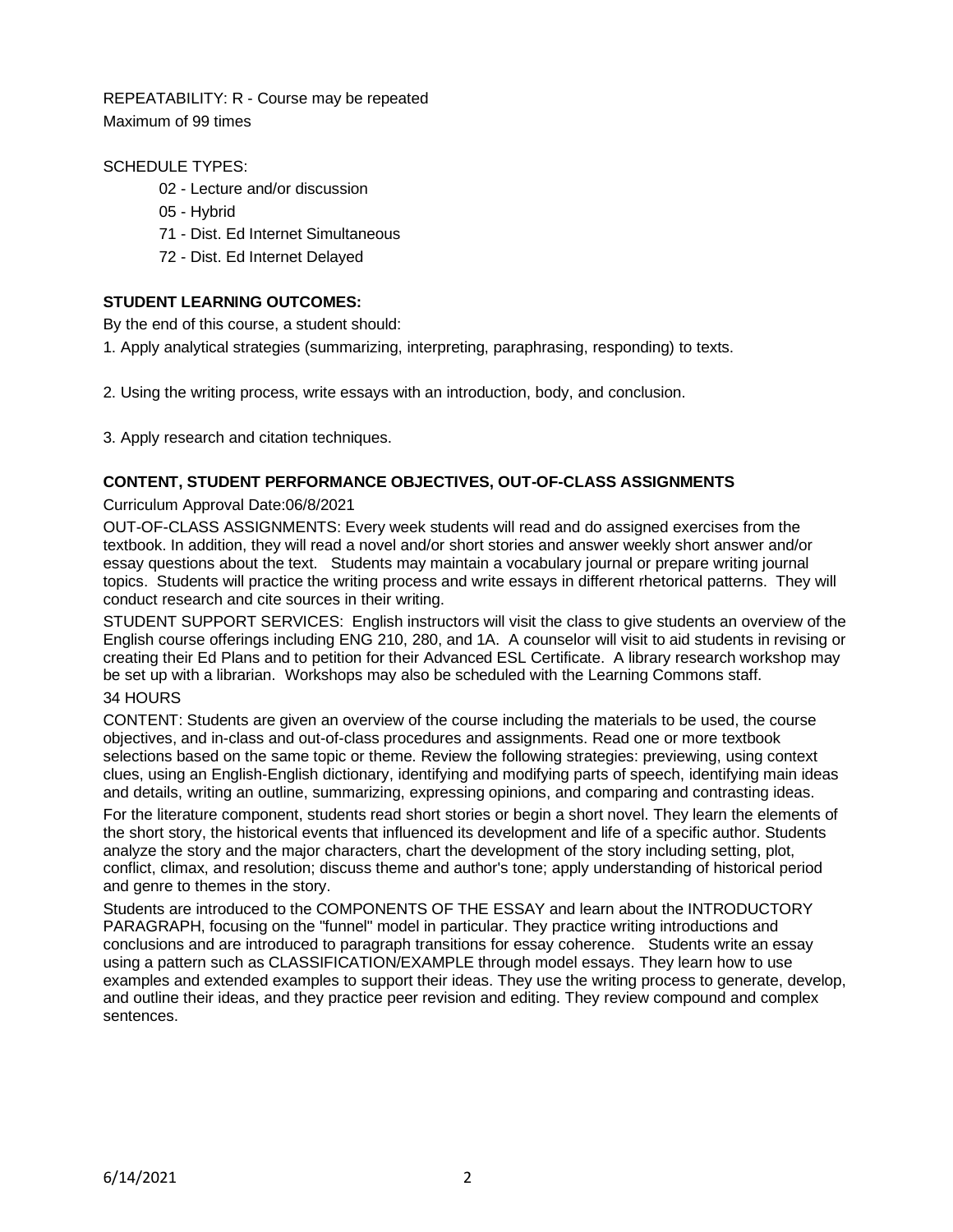STUDENT PERFORMANCE OBJECTIVES: Recognize the role of the reader and the importance of generating background knowledge. Distinguish between academic and literary text and the reading strategies employed with each. Practice skills such as reading critically, asking questions, understanding sequence, pinpointing and extracting main ideas and details, expressing and supporting opinions, defining, annotating, making double entry notes, keeping a vocabulary journal, and using an English dictionary. Recognize the elements of the short story. Define the connection between literary genre and history. Read a literary piece and appreciate its purpose, theme(s), and use of language.

Develop a journal topic. Practice writing introductory paragraphs and concluding paragraphs and review the purpose of transitions for essay coherence. Develop and write an essay using a pattern such as classification/example. Demonstrate the ability to write an introduction, conclusion, and multiple body paragraphs; use appropriate transitions both between paragraphs and within them; select appropriate and sufficient support for a classification/example essay, if such a pattern is used; locate errors; communicate with peers about writing; and apply writing skills to a timed in-class writing.

#### 34 HOURS

CONTENT: Students work within one academic content area such as ecology, business, biotechnology, geology, cultural studies, archeology, psychology, sociology, or other academic area. Students read several selections and practice reading strategies such as using context clues to understand unfamiliar vocabulary and concepts, and identifying word parts, word families, connectors, antecedents, and parts of speech as a means to improve overall comprehension. They practice critical thinking skills such as identifying patterns of organization, differentiating main ideas from details, and making inferences and using examples to support opinions. They also read a timed selection with the goal of increasing speed and fluency. Finally, as a way of preparing for mainstream academic classes, they read and respond to a textbook selection from an academic subject that addresses the same content.

For the literature component, students continue to read short stories or a short novel. They identify the elements of the short story, the historical events that influenced its development and life of a specific author. Students analyze the story and the major characters, chart the development of the story including setting, plot, conflict, climax, and resolution; discuss theme and author's tone; apply understanding of historical period and genre to themes in the story.

Students review the concepts of UNITY AND COHERENCE within the essay. Introduce a research project that will require students to do research, summarize their findings, and respond in a PERSUASIVE essay. They discuss appropriate thesis statements and transition signals for this kind of essay. They learn how to use examples to support their ideas. They use the writing process to generate, develop, and outline their ideas, and they practice peer revision and editing. They review sentence errors such as run-on sentences, comma splice, and fragments and ways to correct them.

STUDENT PERFORMANCE OBJECTIVES: Become immersed in common academic vocabulary, concepts, and ways of presenting the material in the academic content area used. Apply different reading strategies to the understanding of the readings and make inferences. Familiarize themselves with mainstream college course readings. Increase reading efficiency and speed. Read a literary piece and appreciate its purpose, theme(s), and use of language. Identify and recognized the elements of the short story.

Distinguish well-written essays from among different models using the concepts of unity and coherence learned. Begin applying unity and coherence concepts to their own writing. Research a topic; read articles; summarize and paraphrase findings; develop a persuasive essay with citations; demonstrate the ability to write an introduction, conclusion, and multiple body paragraphs; use appropriate transitions both between paragraphs and within them; select appropriate and sufficient support for the essay; locate and correct sentence fragments, run-on sentences, and comma splice errors; communicate with peers about writing. Students may apply writing skills to a timed in-class writing.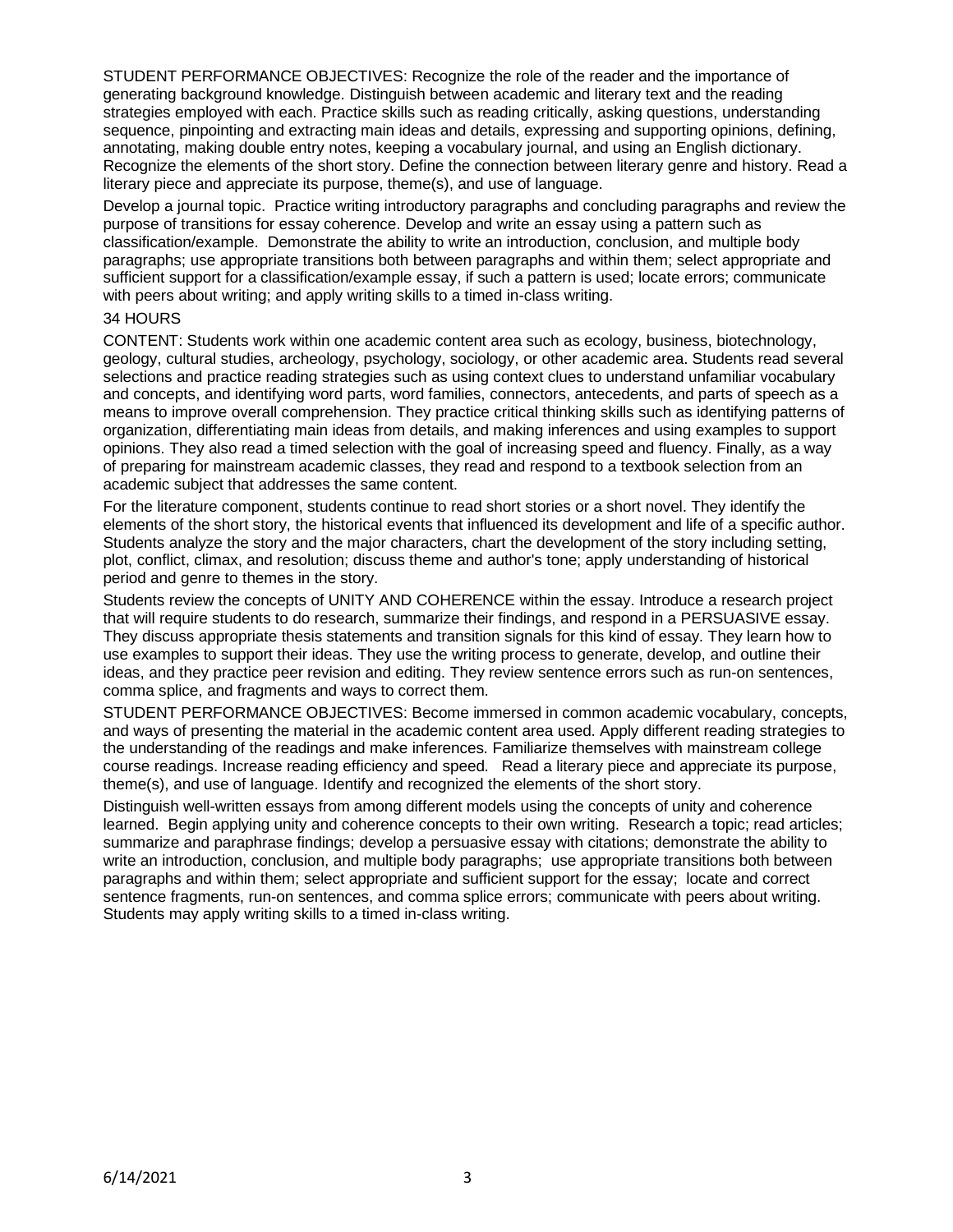# 34 HOURS

CONTENT: Students work within one academic area. In addition to the reading skills already taught, students distinguish between facts, non-facts, and interpretations; they learn appropriate content terminology; identify the pattern of organization used in the content area readings; outline the readings, recognize the logical sequence of steps and/or events, and compare and contrast ideas presented in the readings and respond in writing to issues presented in the readings.

For the literature component, students continue to read short stories or a short novel. They identify the elements of the short story, the historical events that influenced its development and life of a specific author. Students analyze the story and the major characters, chart the development of the story including setting, plot, conflict, climax, and resolution; discuss theme and author's tone; apply understanding of historical period and genre to themes in the story.

Students write a NARRATIVE essay after studying model essays. They learn what this pattern entails and how and when it is used in academic writing. They discuss appropriate thesis statements and transition signals for this kind of pattern. They learn how to use examples to support their ideas. They use the writing process to generate, develop, and outline their ideas, and they practice peer revision and editing. They review the concept of parallelism and practice locating errors with parallelism. They do a graded timed inclass writing.

STUDENT PERFORMANCE OBJECTIVES: Become immersed in the content specific vocabulary, concepts, and ways of presenting the material in the academic area used. Apply different reading strategies to the understanding of the readings and make inferences. Recognize patterns of organization. Distinguish between facts, non-facts, and interpretations. Express personal viewpoints in writing on reading issues. Compare and contrast ideas in the readings. Familiarize themselves with mainstream college course readings. Increase reading efficiency and speed. Read a literary piece and appreciate its purpose, theme(s), and use of language. Recognize and identify the elements of the short story.

Develop and write a narrative essay; demonstrate the ability to write an introduction, conclusion, and multiple body paragraphs; use appropriate transitions both between paragraphs and within them; select appropriate and sufficient support for a narrative essay; locate and correct sentence fragments, run-on sentences, comma splice, and errors in parallelism; communicate with peers about writing; apply writing skills to a graded piece of writing in a timed in-class setting.

#### 34 HOURS

CONTENT: Students are exposed to the scientific style of writing and the use of the passive voice and other specific characteristics of the scientific writing style. In addition to the reading skills already taught, students recognize synonyms/antonyms and punctuation as context clues, evaluate the readings for author perspective, and move from concrete statements to abstract concepts.

For the literature component, students continue to read short stories or a short novel. They identify the elements of the short story, the historical events that influenced its development and life of a specific author. Students analyze the story and the major characters, chart the development of the story including setting, plot, conflict, climax, and resolution; discuss theme and author's tone; apply understanding of historical period and genre to themes in the story.

Students write an essay using a pattern such as COMPARISON/CONTRAST through model essays. They learn what the chosen pattern entails and how and when it is used in academic writing. They study both the "block" and "point-by-point" format to compare and contrast. They discuss appropriate thesis statements and transition signals for this kind of pattern. They learn how to use examples to support their ideas. They use the writing process to generate, develop, and outline their ideas, and they practice peer revision and editing.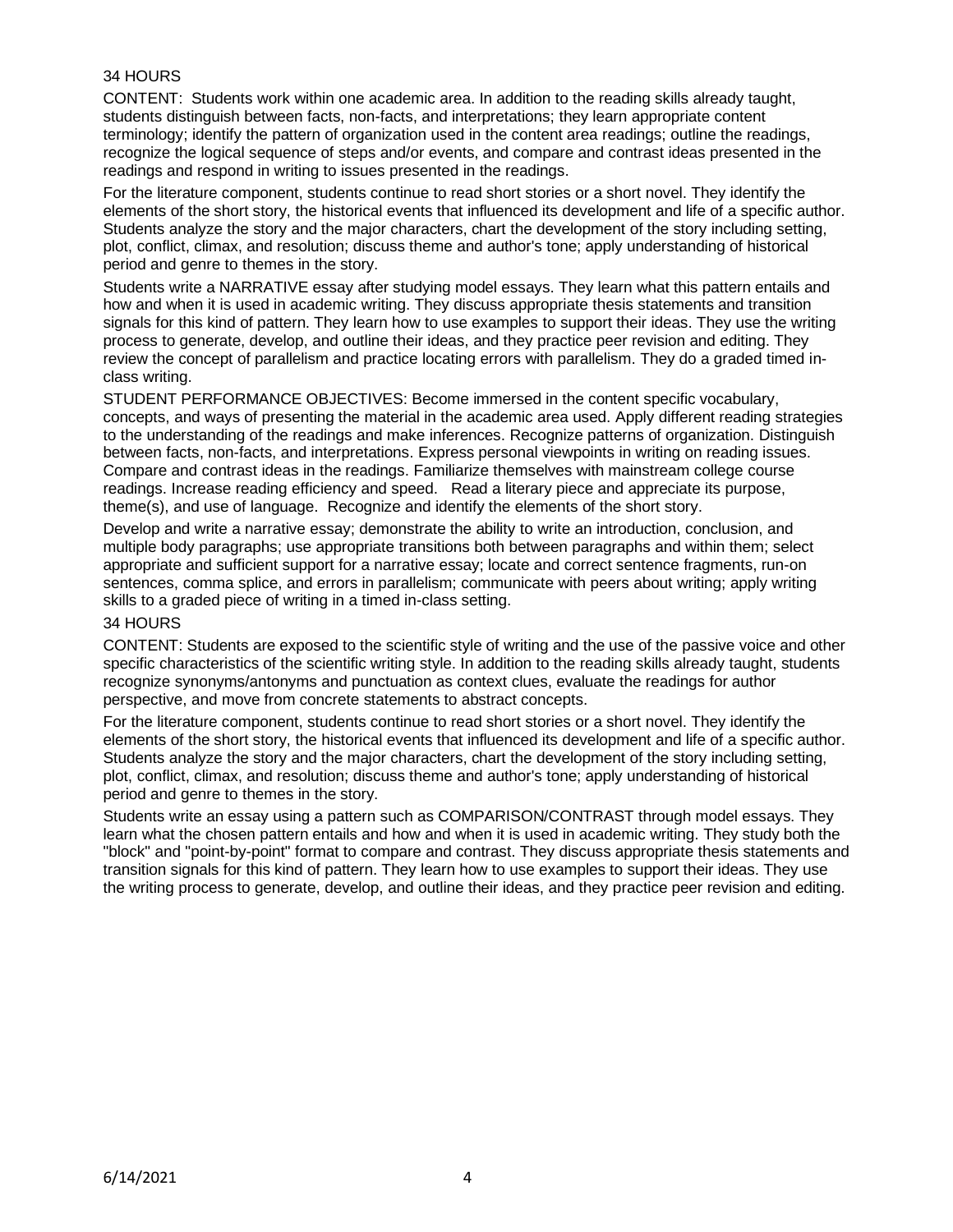STUDENT PERFORMANCE OBJECTIVES: Become immersed in the content-specific vocabulary, concepts, and ways of presenting the material in the academic area used. Apply different reading strategies to the understanding of the readings and make inferences, particularly the use of synonyms/antonyms and punctuation as tools for comprehension. Recognize patterns of organization. Distinguish between facts, nonfacts, and interpretations. Express personal viewpoints in writing on reading issues. Compare and contrast ideas in the readings. Evaluate author perspective. Demonstrate understanding of abstract concepts. Familiarize themselves with mainstream college course readings. Increase reading efficiency and speed. Read a literary piece and appreciate its purpose, theme(s), and use of language. Recognize and identify the elements of the short story.

Develop and write an essay with a pattern such as comparison and contrast; demonstrate the ability to write an introduction, conclusion, and multiple body paragraphs; use appropriate transitions both between paragraphs and within them; select appropriate and sufficient support for a comparison and contrast essay, if such a pattern is used; locate and correct sentence fragments, run-on sentences, comma splices, and errors in parallelism; communicate with peers about writing; apply writing skills to a timed in-class writing.

## 6 HOURS

CONTENT: Students review general aspects of reading in a variety of academic disciplines and some common reading strategies that must be employed in the reading and analysis of texts in an academic environment. They review the various ways in which content-specific vocabulary and rhetorical patterns can be ascertained for ease of comprehension. Students discuss their personal vocabulary learning and expansion strategies. They learn to distinguish academic from literary texts and note the differences in the purpose and use of language of each. They review the writing process and the parts of an essay.

STUDENT PERFORMANCE OBJECTIVES: Review reading comprehension and vocabulary development strategies. Review general aspects of reading in academic disciplines. Develop awareness of the selfinitiative and reading efficiency needed in an academic environment to succeed in mainstream classes. Define personal styles and strategies for reading comprehension and vocabulary development. Distinguish the purpose and use of language of both academic and literary texts. Practice the steps of the writing process and recognizing the different rhetorical styles.

2 Hours

Final Exam

## **METHODS OF INSTRUCTION:**

Reading, lecture, whole-group and small-group discussion, vocabulary logs, analysis of academic reading selections, writing, self-evaluation, and discussion and evaluation of literature. Students read selections that model specific rhetorical patterns; do brainstorming and outlining activities in and out of class; do exercises to practice the specific features of each rhetorical pattern and the essay form in general; do self and peer editing; write multiple-draft essays; and write in a timed setting.

# **OUT OF CLASS ASSIGNMENTS:**

Required Outside Hours: 288

Assignment Description: (16 hours/week)

Every week students will read and do assigned exercises from the textbook. In addition, they will read a novel and/or short stories and answer weekly short answer and/or essay questions about the text. Students may maintain a vocabulary journal or prepare writing journal topics. Students will practice the writing process and write essays in different rhetorical patterns. They will conduct research and cite sources in their writing.

Workshops may be set up with the Library or the Learning Commons to introduce or reinforce composition skills.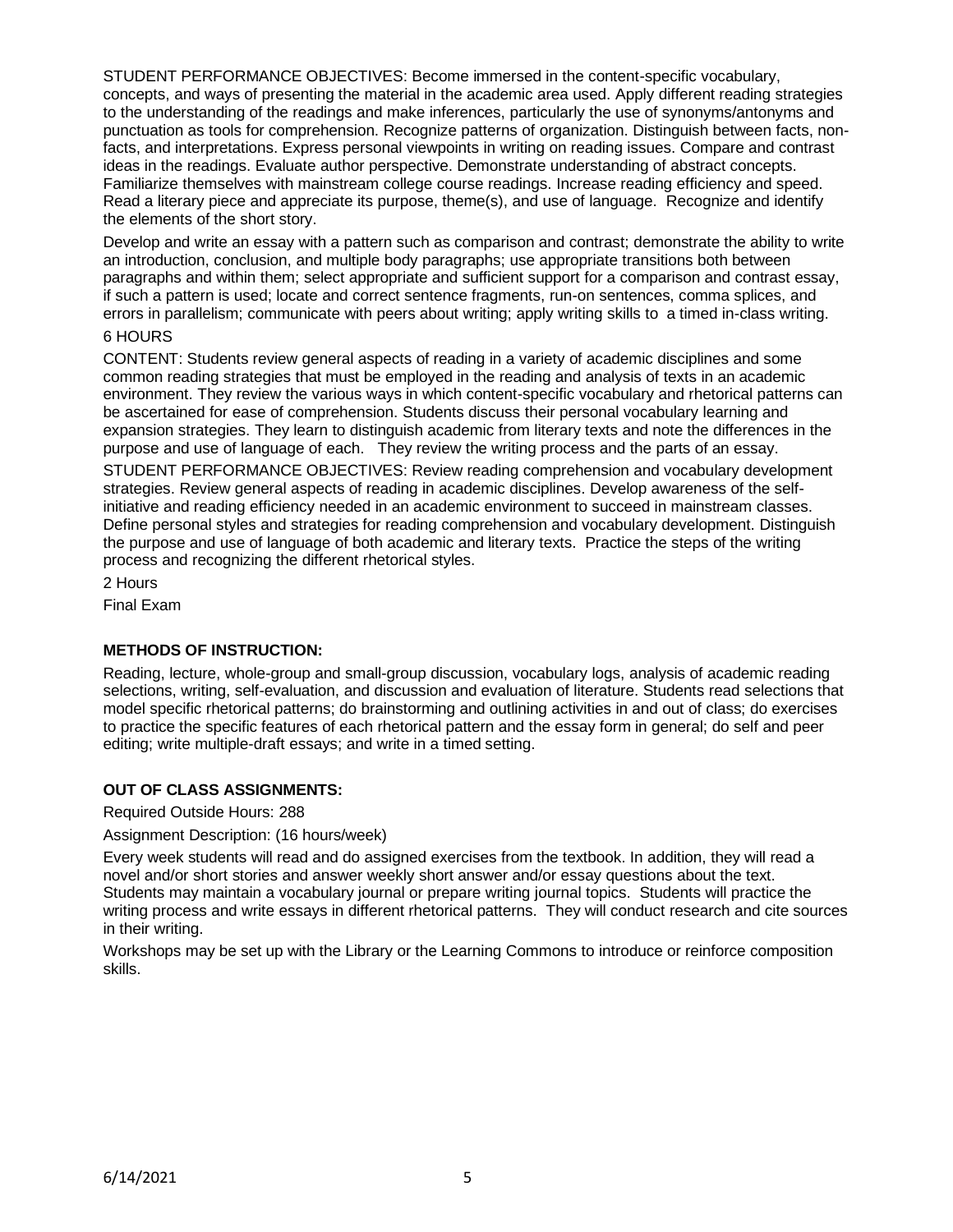# **METHODS OF EVALUATION:**

Writing assignments Percent of total grade: 70.00 % Essay assignments, timed writings, textbook assignments. Other methods of evaluation Percent of total grade: 30.00 % Journals, reading tests.

# **REPRESENTATIVE TEXTBOOKS:**

Longman Academic Reading Series, Book 4. Pearson,2016. Or similar reading textbook. Reading Level of Text, Grade: Advanced ESL Verified by: Nicole Cisneros Keith S. Folse. Great Writing Book 4. National Geographic,2015. Or other similar writing textbook. Reading Level of Text, Grade: Advanced ESL Verified by: Nicole Cisneros Recommended Representative Textbooks Short stories from "The House on Mango Street" by Sandra Cisneros or "The Joy Luck Club", for example.. Recommended Other Texts and Materials Integrated Reading/Writing texts are also available from Cambridge, Oxford, National Geographic, and Pearson.